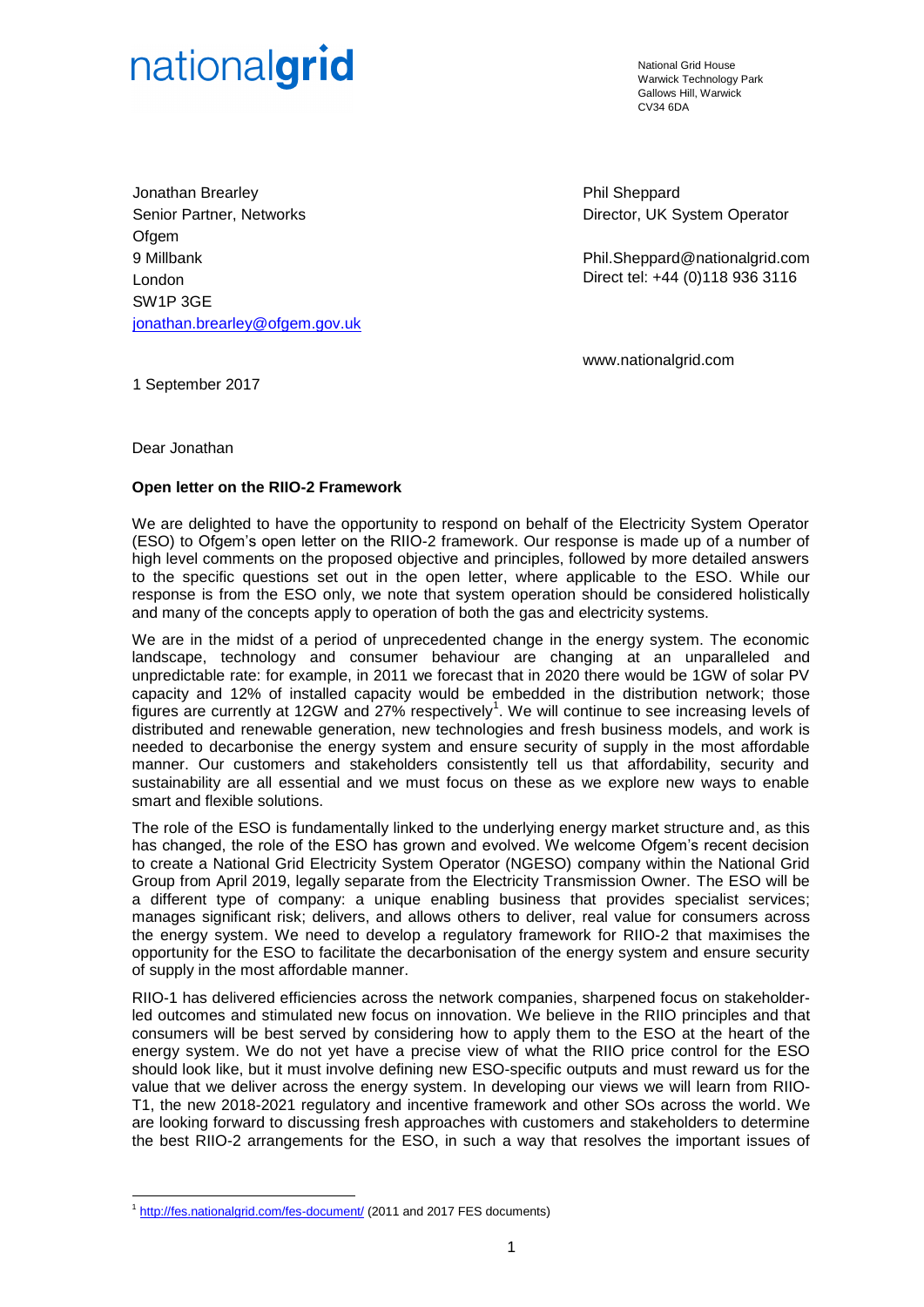security of supply, affordability and decarbonisation while delivering value for customers and consumers.

Our recently published Future Energy Scenarios (FES) document shows the need for action now to remove barriers to competitive markets for a wider range of technologies and business models to optimise the value of the energy system. We will engage with stakeholders to understand their needs and concerns, and partner with our customers as we bring them to the heart of our business. The energy market needs to be transformed to be able to meet the needs of future energy users, and we want to continue to lead this work. We need to define specific outputs for the ESO that reflect the pace of change desired by customers and stakeholders, the need for stability in the regime for all investors, and what can pragmatically be achieved within our allowances.

The over-arching objective that *"RIIO-2 will ensure regulated network companies deliver the value for money services that consumers want and need"* is focused on affordability. We support this focus, but believe the objective does not adequately capture the need for continued emphasis on decarbonising the energy system and embracing the smart potential that serves consumers, today and in the future. There is a clear ambition for decarbonisation in discussions across the industry, and throughout the suite of helpful documents recently published by Ofgem<sup>2</sup>; it would be useful to have the objective explicitly highlight the need for sustainability and security of supply to ensure there is clarity for the price controls.

#### *Giving consumers a stronger voice in setting outputs, shaping and assessing business plans*

Engagement with consumers is vital to ensure that the future energy system delivers for them. We need to explore different channels to bring consumers and all other stakeholders into the conversation and make sure that they receive the information they need in order to actively participate in the RIIO process. Our customers are a critical link to consumers; we will partner with them to ensure we deliver for consumers. We must also ensure that consumers can see how their input has shaped the final business plan.

#### *Allowing regulated companies to earn returns that are fair represents good value for consumers, properly reflecting the risks faced in these businesses and prevailing financial market conditions*

We fully support the principle that all parties must be allowed to earn a fair return, and companies should provide sufficient information so that all stakeholders can understand how this has been achieved. We need to clearly define the value the ESO delivers and explore the best way to calculate a fair return. Clear outputs, risk allocation and management of uncertainty are key to assessing what is a fair return for the ESO and for holding us to account.

#### *Incentivising companies to drive consumer value by shaping or proactively responding to changes in how networks are used and services are delivered*

We agree with Ofgem's thinking, as set out in *'Our Strategy for Regulating the Future Energy*  System<sup>3</sup>, that building flexibility and resilience into regulation is essential to enable agile responses to upcoming changes. RIIO-2 must support us to be pro-active: specific outputs for the ESO should be developed to enable this, and application of this principle should give us the space to learn by doing, rather than committing to solutions before impacts are understood. Alignment of expectations and incentives across the industry is important to encourage whole system thinking and ensure everyone is incentivised to play their part. Developing transparent mechanisms to manage uncertainty and change throughout the price control period is essential.

### *Using the regulatory framework, or competition where appropriate, to drive innovation and efficiency*

We agree that the price controls should continue to focus on efficiency. Nevertheless, investment in the ESO is critical to helping others create and unlock value in the energy system, so the right balance between efficiency and investment needs to be struck. Innovation is vital, now more than ever, given the pace of change in technology and the opportunities this offers for consumers. The Network Innovation Competition (NIC) and Network Innovation Allowance (NIA) have been important catalysts for building partnerships, and there must be ongoing incentives to ensure that this way of working across the industry continues. Where appropriate, we want to consider the

 2 [https://www.ofgem.gov.uk/system/files/docs/2017/08/our\\_strategy\\_for\\_regulating\\_the\\_future\\_energy\\_system.pdf;](https://www.ofgem.gov.uk/system/files/docs/2017/08/our_strategy_for_regulating_the_future_energy_system.pdf)

<https://www.ofgem.gov.uk/publications-and-updates/targeted-charging-review-significant-code-review-launch> 3 https://www.ofgem.gov.uk/system/files/docs/2017/08/our\_strategy\_for\_regulating\_the\_future\_energy\_system.pdf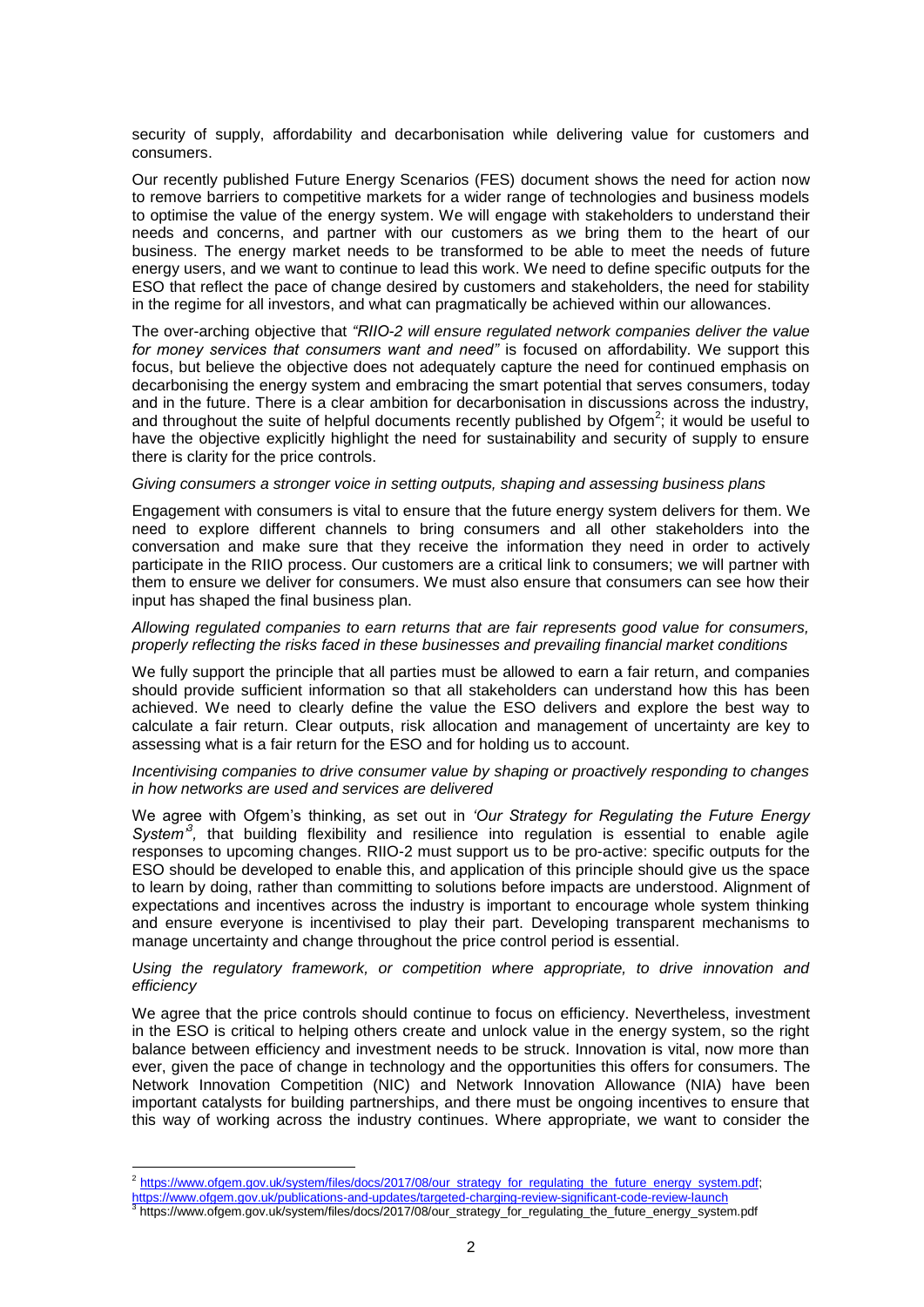development of outputs or incentives to enable us to explore further potential for competition in the markets that can deliver the best outcomes for consumers.

## *Simplifying the price controls by focusing on items of greatest value to consumers*

We agree with Ofgem that it is important to focus on issues of greatest value to consumers; we should ensure we consider what these will be in the future as well as maintain a focus on priority issues now, such as security of supply, to ensure that existing valued outcomes remain understood and fit for purpose. In light of the increasing complexity of the operation of the electricity system, providing accessible information and working in partnership with others is key to ensuring we correctly identify and focus on items of greatest value to consumers.

We agree with the principles in the open letter in general, but would like more clarity on how the thinking Ofgem has set out across its recent suite of strategy documents comes together to inform the principles and objectives for the development of RIIO-2. We look forward to continuing to work with the industry, consumers and Ofgem to shape RIIO to ensure that we can collectively deliver a secure, sustainable and affordable energy system that delivers value for all future users.

Yours sincerely,

[By e-mail]

**Phil Sheppard**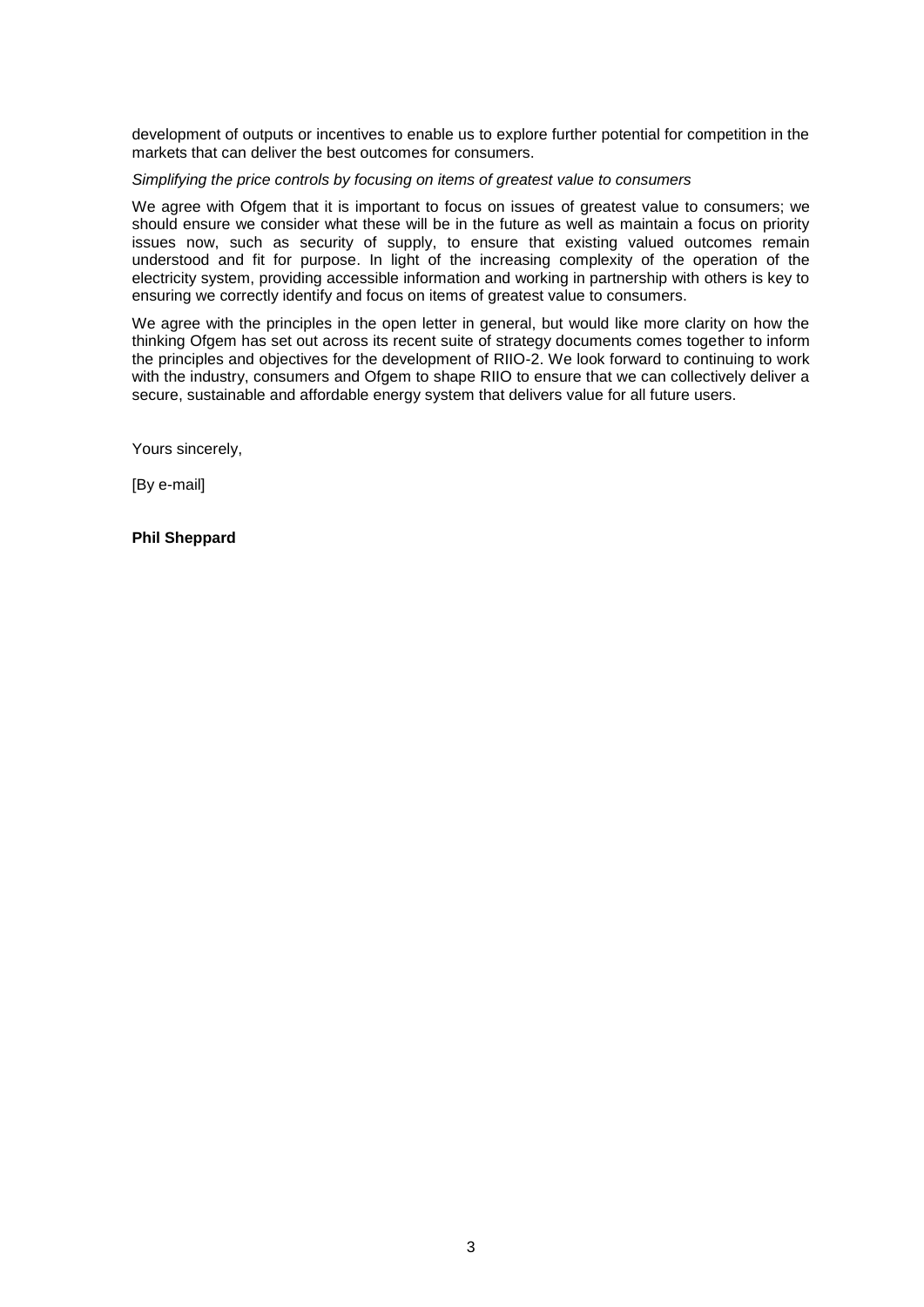# **1. Do you agree with our overarching objective for RIIO-2 and how we propose to achieve it?**

The focus of the objective on affordability is welcome and essential. We believe that it should be broadened to explicitly include security of supply and sustainability in order to ensure that the principles can work in practice and that the energy system can deliver what consumers want and need. Looking out across the 2020s and the level of change needed, consumers will benefit from explicit focus on these areas.

We support the broader focus of Ofgem's future regulatory strategy document and would like to see how the principles and objectives set out in both will be brought together to apply to RIIO-2.

### **2. How can we strengthen the consumer voice (primarily end-consumers) in the development of business plans and price control decisions?**

The energy system exists to serve consumers and they bear the ultimate cost, so it is right and vital that they have a voice in RIIO. Our current view is that we need to present them with useful and accessible information through appropriate channels of engagement for different groups; this will enable them to actively participate, without creating an excessive burden. We can learn from others' best practice as well as build on our own successful experiences; for example, we are exploring collaborative ways of working in our electricity charging review, such as publishing joint publications with consumer groups to describe how network charging works. We also know that our customers and service providers are key to continuing to understand what consumers value and working in partnership with them is crucial; by continuing to improve our delivery for customers, we can enable them to deliver the services consumers want in an efficient manner. Through our stakeholder engagement on Future Role of the SO and other forums, we are continuing to develop our customer and stakeholder strategy, which will maintain our efforts to serve consumer needs by partnering with our customers and stakeholders. Focusing on these activities will enable us to effectively engage with consumers and clearly reflect what is important to them in our business plan.

## **3. How should we support network companies in maintaining engagement with consumers throughout the price control period?**

It would be helpful for Ofgem to provide clarity on what they need to see to be confident that we have translated stakeholder insights into our business plans. Ofgem could also usefully consider and suggest shared panels and events that can be used for common themes between us, the network companies and Ofgem. We believe this will improve transparency of the overall process and avoid overburdening consumers and other stakeholders. We recognise that different customers and service providers may want different outcomes, so we need to be able to identify areas of common ground where appropriate and to reflect where trade-offs have been made.

# **4. Does this structured approach to defining outputs provide the right level of clarity around delivery?**

RIIO-T1 did not explicitly set outputs for the ESO. Looking forward we must ensure that we develop outputs specifically for the ESO that reflect our role. Our current view is that the structured approach to defining outputs, of output categories with further detail on what is required in each area, is useful. We must ensure that output categories as well as primary and secondary outputs reflect what consumers need from the ESO. This would provide certainty on how we are going to address their needs and deliver value. Making sure it is sufficiently flexible will enable us to adapt and respond to the fast changing energy system to develop the network that customers and consumers need.

**5. How can the outputs framework be improved, including the introduction of additional output categories, for example around efficient system operation for distribution network companies?**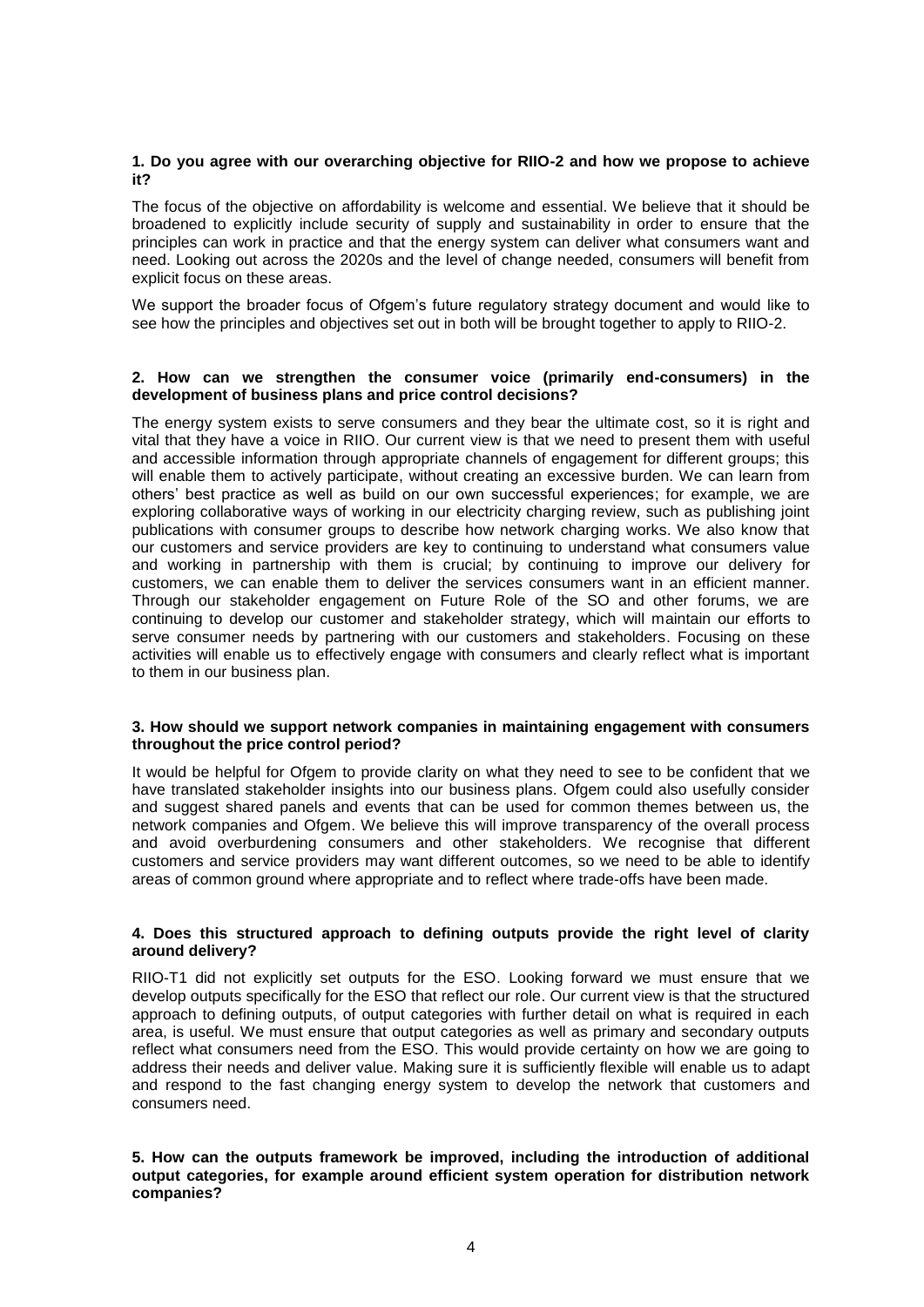The outputs framework should be improved to include ESO-specific outputs, allowing for them to change during the course of the price control given the rapidly changing environment. These outputs should take into account the impacts of changes across the system on the role of the ESO. The framework should also recognise the need for and potential benefits of whole system thinking across gas and electricity and transmission and distribution, and should allow for such coordination. For example, both gas and electricity technologies and infrastructure are going to be needed in the future to provide decarbonised light, heating, transport and industrial processes, so optimising across the two systems may bring benefits for consumers. We believe that evolving the outputs framework in this way is the best way to serve consumers, and we will work with our customers and stakeholders to develop the outputs they want and need from us.

# **6. Did the outputs target the right behaviours?**

RIIO-T1 did not include specific ESO outputs, so we have considered what has been delivered by the SO as part of NGET and through the Balancing Services Incentive Scheme (BSIS). Through this combination of the current RIIO outputs and BSIS we have delivered significant customer and consumer value: for example, through Power Responsive we are removing barriers to market for new flexible technologies such as storage and Demand Side Response (DSR)<sup>4</sup>. This value was not driven by RIIO-T1 outputs in isolation. For RIIO-2, we need to develop new ESO-specific outputs to ensure the ESO is able to deliver its critical role in enabling the transition to the future energy system as this will deliver greatest value to consumers. We are keen to explore this further with stakeholders.

#### **7. How can we address areas of expenditure for which a clear output is difficult to define?**

There is an important balance to be struck between setting high level outcomes that allow the ESO to innovate in a changing landscape, while setting clear and sharp outputs that give certainty for customers and consumers around what we will deliver. The current outputs-based and incentives approach has delivered savings for consumers through the ESO innovating and outperforming within our allowances. Going forward, in certain circumstances it may be beneficial for broader outcomes rather than specific outputs to be set; we need to make sure we capture and agree expectations for those areas where anticipatory investment may be needed but forecasting exact requirements in advance will be difficult. One example would be the decarbonisation of heat, and there will be others identified as well. Input from stakeholders will be a key part of this process and we are well positioned to lead the thinking in these areas.

#### **8. Were the outputs and associated financial incentives for RIIO-T1 appropriate, reflecting what consumers value and are willing to pay for?**

RIIO-T1 in isolation has not enabled or rewarded the ESO for all we have needed to deliver for our customers in the shifting energy landscape. The scale of change we have managed over the price control so far is significant, yet the value of the SO incentive schemes does not reflect this. Despite this, the ESO has responded to what customers and stakeholders wanted and over-delivered compared to expectations of the energy system and the ESO at the start of the price control through the combination of NGET outputs and BSIS. We have successfully integrated around 20GW of renewable generation into the energy system between 2013 and 2016 $^5$  and kept balancing costs stable during this period. Going forward, our outputs and incentives structure needs to fully recognise and reward our delivery to enable us to invest and proactively respond to change.

## **9. What changes in the RIIO framework would facilitate returns that are demonstrably good value for consumers?**

<u>.</u>

<sup>4</sup> http://powerresponsive.com/

**<sup>5</sup> <https://www.gov.uk/government/collections/digest-of-uk-energy-statistics-dukes>** [\(Capacity of, and electricity](https://www.gov.uk/government/uploads/system/uploads/attachment_data/file/632547/DUKES_6.4.xls)  [generated from, renewable sources \(DUKES 6.4\)\)](https://www.gov.uk/government/uploads/system/uploads/attachment_data/file/632547/DUKES_6.4.xls)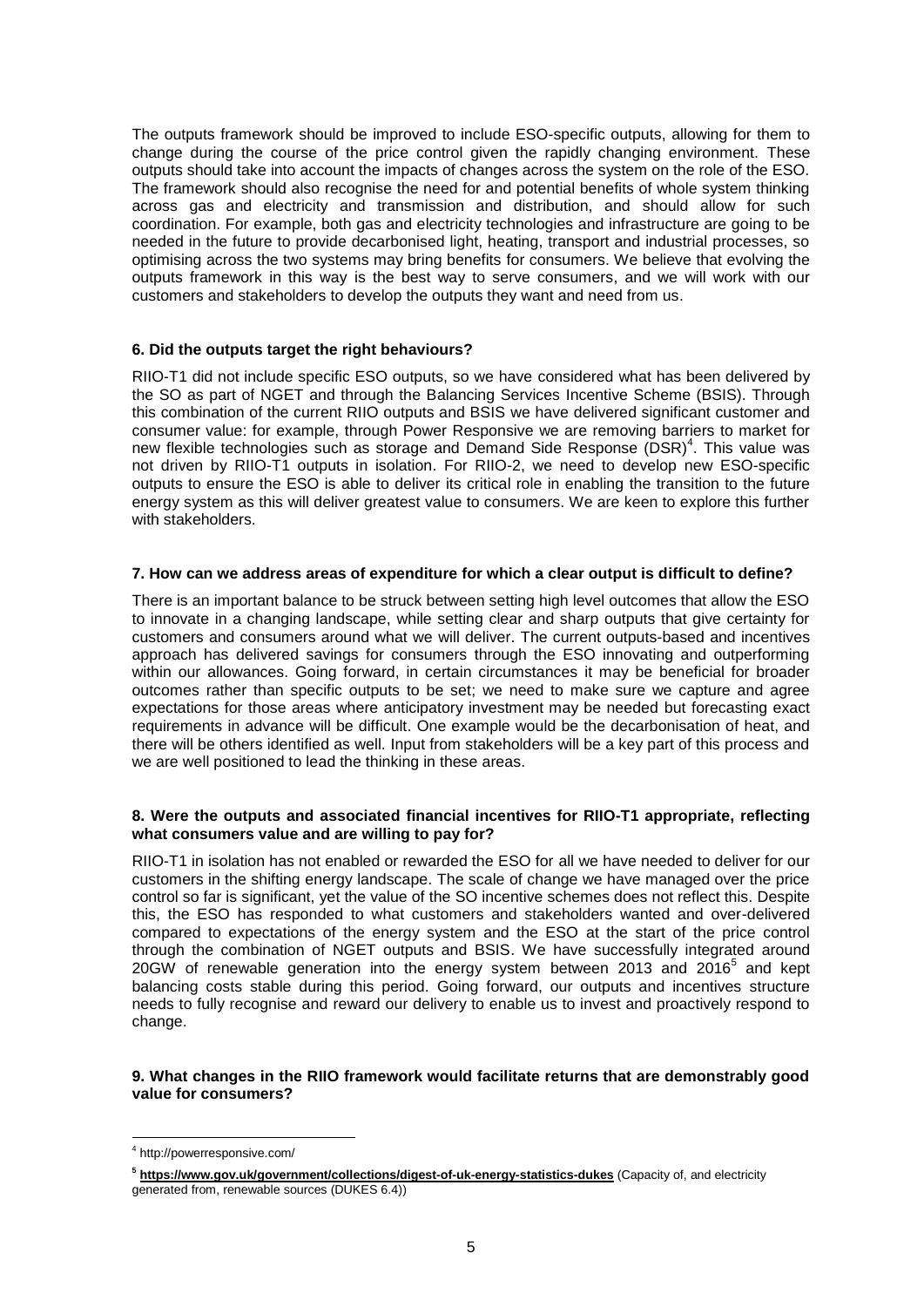It is important that the RIIO framework provides the opportunity for the ESO and network companies to earn a fair return on clear outputs that customers and stakeholders want, in such a way that benefits consumers. A fair return for the ESO is likely to be different to that of a traditional network company; we need to be properly rewarded for the risks we hold on behalf of consumers. This involves developing new outputs that are specific to the ESO and making sure we are transparent about the actions we take. The framework also needs to build in transparency on the assumptions and expectations made when the outputs are set, so it is clear when and why returns need to go up or down. We will take the initiative and engage widely to consider and agree appropriate returns, metrics and benchmarking.

## **10. How can we minimise the scope for forecasting errors?**

The RIIO-2 price control needs to manage uncertainty and significant change in the energy industry, and we must work together to develop the best ways to do that. Differences between reality and forecasts are often inevitable; sometimes they are not errors but simply manifestations of the real world. This is especially true with the pace and scale of change in the energy industry being unprecedented. Careful thought needs to be put into making sure that risks lie with the parties that can best manage them. Focusing on this principle will drive more value for consumers than focusing on forecasting differences that are the natural consequence of managing those risks.

### **11. What constitutes a fair return for a regulated monopoly network, and how can we ensure that returns remain legitimate in the eyes of stakeholders?**

The returns for the ESO should be grounded in the value that it delivers and should recognise the different nature of the ESO from the traditional network companies. We welcome Ofgem's recognition that, during 2013-15, incentives drove the ESO to reduce balancing costs by around £200m, equating to £150m of benefits to consumers. We consider that the current metrics may not be the most appropriate to measure returns for the ESO, and that alternatives should be explored. The ESO will have greater exposure to systematic risks (for example technology change risk and a higher ratio of direct costs to RAV) and will need to be compensated for this through their base equity return. In addition, the investment National Grid has made in people development needs to be recognised and suitably compensated; there has been investment to create the critical mass of operational skills, competences and experiences that will continue to bring benefits to present and future consumers.

# **12. What factors do you think are relevant for assessing and setting the cost of capital so it properly reflects the risks faced by companies?**

Any metrics used to set the cost of capital must reflect the risks faced by the ESO as an assetlight, people-driven organisation. Equally, the principles of stable regulation need to remain throughout the approach taken to setting the cost of capital. Even though the ESO has some shorter term operational cycles it remains a long term business managing long term risks, and the approach to setting cost of capital needs to reflect this.

## **13. Can we improve our methods for the indexation of the costs of debt and equity?**

**14. Are there specific amendments to any core aspects of financeability that we should be considering in light of performance during RIIO-T1 and the change in the financial environment?**

**15. Should we consider moving to CPIH (or another inflation index) and how should we put into effect any change to ensure it is present value neutral for investors?**

We defer to the response of NGET for questions 13-15.

# **16. Do you think there are sufficient benefits in aligning the electricity price controls to offset the disadvantages we have outlined?**

## **17. Are there any other realignment options we should consider?**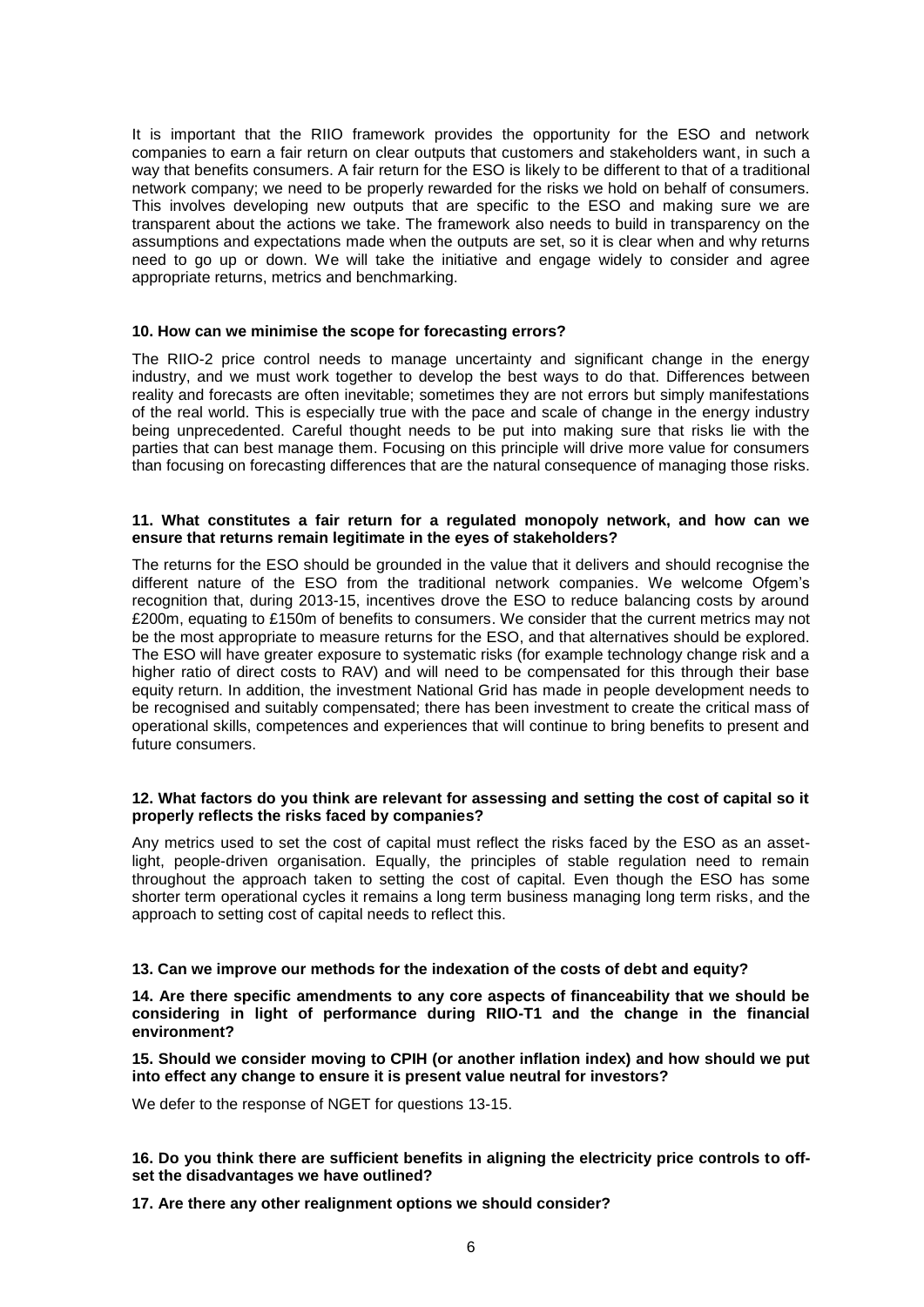We agree that there are advantages and disadvantages with aligning the price controls. Technology is currently advancing faster than policy and regulation and agile delivery across the energy system is needed. We think that a number of approaches to provide incentives for agile action across the energy system should be considered. One approach is to strictly align the timing of the price controls, but there are also others to explore. We need to ensure that focusing on perfect alignment doesn't limit thinking to just the traditional network companies, and that we are enabling broader alignment across the energy system. We should focus on aligning expectations so that we are able to deliver for customers in every changing landscape rather than setting an expectation that strict alignment is necessary for effective progress.

### **18. What amendments to the RIIO framework, if any, should we consider in supporting companies to make full use of smart alternatives to traditional network investment?**

We strongly agree that flexibility in the RIIO framework is needed to allow for technologies and business models that have not yet been developed. New outputs for the ESO are needed, such as around market facilitation. This is a key role we already undertake that contributes directly to our Customer Satisfaction output under RIIO-T1, but our market facilitation role will become increasingly important and may change substantially in the future given the evolution of the energy industry. We should therefore consider whether new outputs around this may need to be defined.

We need a strong focus on transparency to ensure that decisions around investment are clear and understood and that parties can bring forward new technologies. We must also look wider than the RIIO framework to make sure that all arrangements – market, policy, regulatory, ownership – do not impose unhelpful barriers; RIIO is one part of enabling a smart future. We need to ensure that incentives remain for the network companies to invest in smarter alternatives as well as the ESO. If there are additional barriers to entry for other providers for smart solutions, we want to work with Government, Ofgem, and other stakeholders to make sure that those barriers are broken down and consumers can benefit from that investment.

#### **19. Given the uncertainty around demand for network services, how much of an issue might asset stranding be and how should this risk be dealt with?**

We agree with Ofgem that investment in uncertain times brings risk; but it must be recognised that failing to invest early enough could be as damaging to consumers as the risk of stranded assets. For example, a network to transport power from new distribution sources to consumers across the whole system is needed for the market to function and for consumers to enjoy the standard of supply they expect. The challenge for RIIO is how to enable investment decisions to be taken in this unpredictable environment and how to anticipate the investment needed to deliver secure, sustainable energy to end consumers. The Networks Options Assessment (NOA) process, which has only been in operation for two years, aims to provide information to parties to understand what the system needs are and the impacts of investment decisions. We will continue to evolve this process in collaboration with stakeholders.

#### **20. How do we need to adapt the RIIO framework, and the uncertainty mechanisms in particular, to deal with this uncertainty?**

# **21. Is an eight-year price control period with built-in uncertainty mechanisms still appropriate given the greater range of plausible future scenarios?**

Effectively dealing with uncertainty is a priority for RIIO-2. The level of change we are seeing in the industry is exceptional, and the impact on the ESO is significant. We want to ensure the ESO is enabled to proactively deliver for our customers and consumers rather than constrained during the price control.

As Ofgem note, there are different ways to manage uncertainty that should be explored in the context of a legally separate ESO: uncertainty mechanisms and the duration of price control are two options. Alternatives should also be considered; the experience of other SOs and regulated businesses may be helpful in developing thinking about a new approach.

We see risks and benefits associated with shorter and longer price controls. Given the expected energy landscape, our current view is that eight years may be too long for an ESO price control.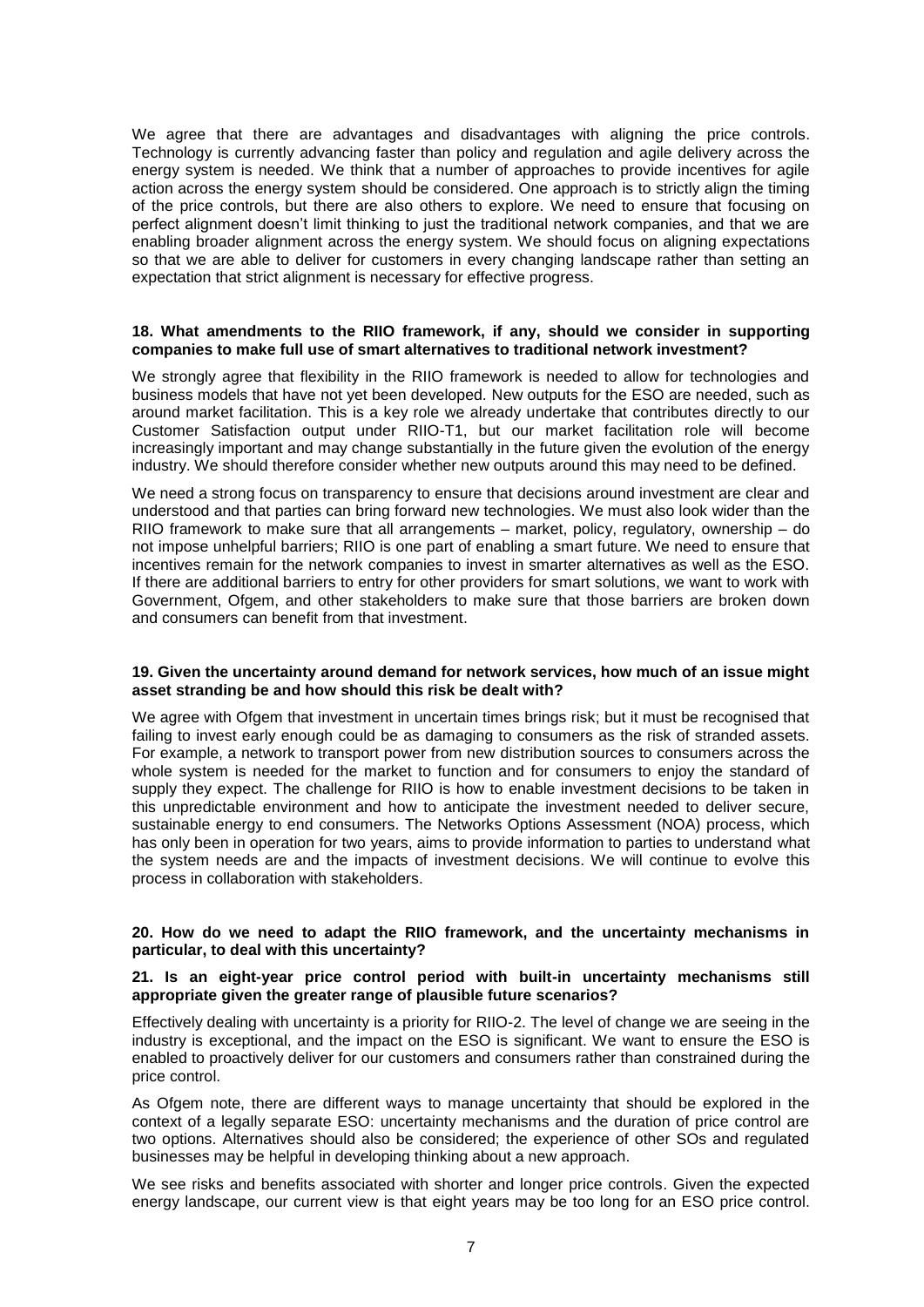However, we believe that multi-year schemes are needed to enable transformation and the creation of real value for consumers. As the duration of the price control for the ESO is explored it could be helpful to consider significant events that may spark a change in behaviour or outputs from the ESO, such as decarbonisation of heat or a change in how we discharge one of our roles. The crucial consideration in any thinking must be how to deliver enduring benefits to consumers.

## **22. What improvements should be made to the assessment of business plans?**

## **23. Should we give further consideration to companies' historic performance against their business plans?**

This is the first time we are developing a separate price control for the ESO. We must explore what a useful indicator will be for the ESO, as currently we only have an NGET baseline that would encapsulate all elements of the regulatory framework. We must also consider how and whether a RAV-return only arrangement would work for the ESO; it is essential that we construct a structure that funds the ESO to deliver what is needed for customers and consumers.

Based on the level of change we are seeing in the energy system and our feedback from customers and stakeholders, we expect the demands of the ESO to vary in the future; therefore past performance may not be the best indicator of future performance. Nevertheless, it is right to consider how companies have performed in order to learn from past experience and ensure the best settlement is delivered for consumers. We should be forward-looking in shaping RIIO to best fit the challenges and opportunities we face in the future.

### **24. Should we determine the revenues an "efficient" network company requires before seeking information from the companies themselves?**

We welcome a focus on transparency. We need to recognise the asymmetry of information available and the need for stakeholders to understand costs, drivers and consequences so that they can make informed choices. We also agree with the principle Ofgem has set out in its future regulatory strategy paper to ensure that charging for monopoly services reflects incremental costs and benefits and recovers other revenue requirements in ways that are fair and reduce distortions. We do not think that Ofgem should set revenues for the ESO before seeking information from the ESO, given the potential for inefficiency in the process; we will be open with Ofgem about our new balance of revenues and risks, and want to work together to set appropriate levels that will ensure good outcomes for our customers and consumers and that reflect the value that the ESO delivers. Focusing on these aspects could allow Ofgem to realise benefits without the disadvantages of having to collate and potentially duplicate work undertaken by the companies.

## **25. What has an eight year price control period allowed network companies to accomplish or plan for that would not have occurred under a shorter price control period?**

We agree with Ofgem that an eight year price control for RIIO-1 has provided greater revenue certainty for network companies and their investors, which has allowed them to take long term decisions in the interests of consumers. Over RIIO-T1 we have kept balancing costs stable against a dramatically changing landscape; listened to customers to start an overhaul of our balancing services; driven support for DSR through Power Responsive; and become the trusted source of energy information through our Future of Energy suite of documents.

In determining the length of the price control, a balance between certainty and flexibility must be struck. It must be recognised that issues around security of supply, affordability and sustainability require long term structure, but the price control also needs to be agile to enable us to constantly adapt to the fast changing landscape. An eight year price control may not be right for the ESO.

## **26. How well has the IQI and efficiency incentive worked in revealing efficient costs through the business plan process and encouraging efficiency throughout the price control?**

It is important that an ESO that delivers on an ambitious plan against the backdrop of a fast changing energy landscape is fairly rewarded. We understand that providing good quality and timely information and accurate cost forecasts will be an essential part of this.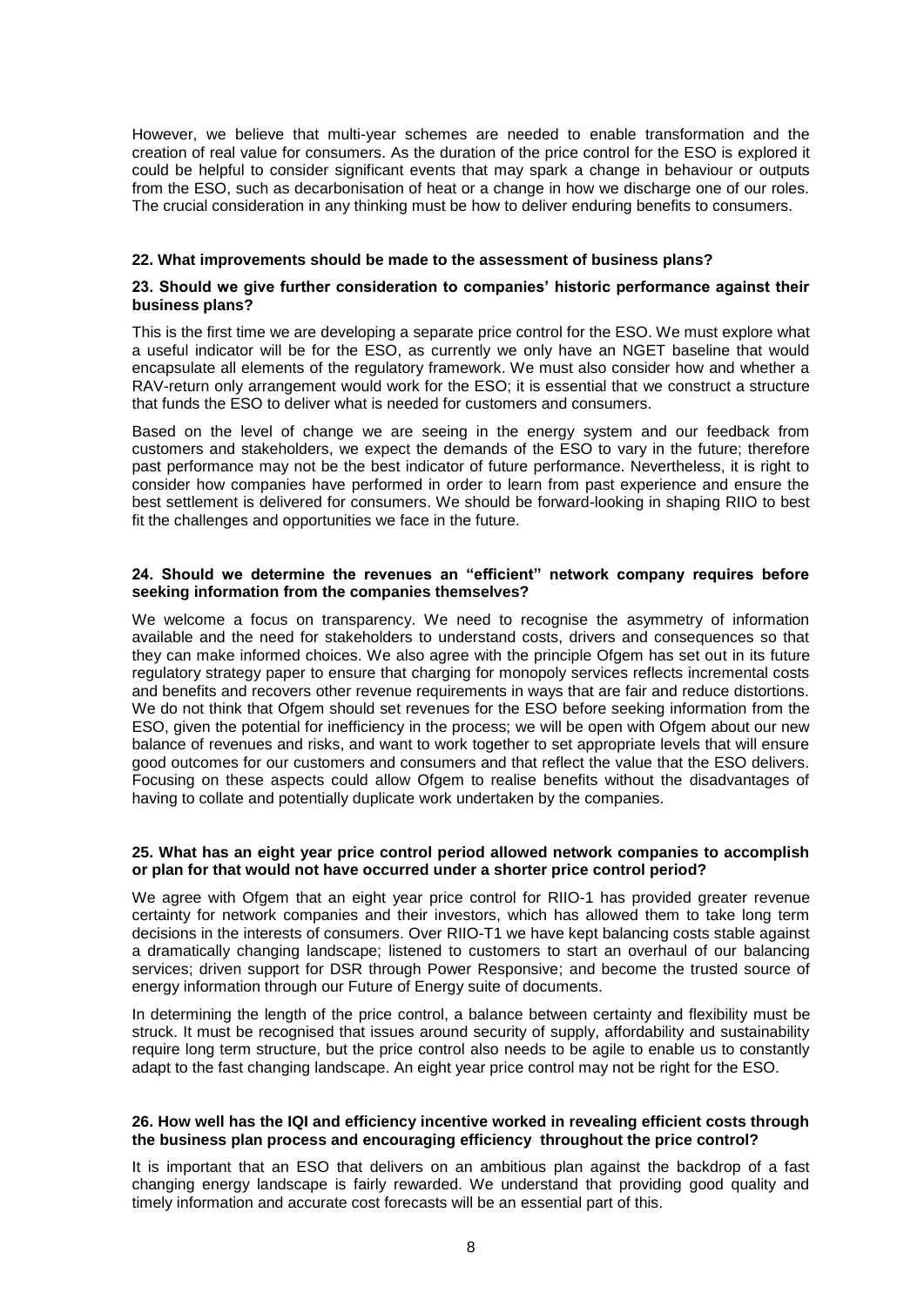## **27. What alternative approaches could we consider to encourage companies to give us high quality information that minimises the damage from their information advantage?**

We understand the need to provide Ofgem and industry with necessary information in a timely manner and helpful format. Through continued stakeholder engagement, we will work with the industry to determine what more we can do in this area as we strive to be more transparent. This could include benchmarking the quality and timeliness of our information against comparable organisations. Furthermore, we intend to treat the 2018-2021 regulatory framework as a trial period where new ways of sharing information are tested and evaluated through constant stakeholder input and feedback.

## **28. What impact has the innovation stimulus had on driving innovation and changing the innovation culture?**

## **29. Have the incentives inherent in the RIIO model encouraged network companies to be more innovative and what should we consider further?**

The innovation funding for RIIO-1 has driven a step change in the level of innovation delivered across the industry. It has stimulated cross-industry collaboration and allowed parties to learn together about how to explore innovative solutions and identify and mitigate barriers to deployment. This has been the key to the integration of the significant volumes of renewable generation and other new technologies onto the energy system.

The critical nature of the ESO's role makes us naturally risk averse, which is at odds with the inherent risk required when adapting to change. Innovation funding allows us to silo the short term risks of change by conducting trials and tests, giving us the chance to evaluate which projects will deliver value for customers and consumers. Innovation investment and risk undertaken by the ESO lead to benefits for parties across the entire energy system. Innovation funding should continue to be available in RIIO-2 to further enable and develop cross-industry partnerships and for the ESO to realise benefits for the whole energy system.

#### **30. Do you agree that the scope of competition should be expanded in RIIO-2? What further role can competition play?**

We welcome being regulated in a way that drives us to deliver the outputs that customers want in the most efficient manner possible. As supported by Ofgem in its fifth principle on competition in their future regulatory strategy paper, competitive markets provide the best overall value for consumers and other users of the system. We will continue to work on competition within the provision of balancing services, and will explore with customers what role they want us to play in this to ensure that the rules and processes are simple, fair and transparent and are well understood by as wide a range of potential providers as possible. We will be discussing ideas for how to do this in our RIIO-2 engagement.

## **31. Which elements add the most complexity and how do you think that these and the broader RIIO framework could be simplified?**

In previous price controls the ESO has been thought of in relatively simplistic terms, without complete clarity on how incentives work between internal and external costs. We need to ensure that RIIO-2 becomes more sophisticated in its treatment of the ESO to reflect its unique nature. We recognise that there are parts of the ESO that customers find difficult to understand; we will continue to engage with customers to identify these and look to reduce complexity in these areas.

# **32. What improvements could be made to the format and presentation of the business plans?**

## **33. Should the plans be revised at any stage during the price control, for example annually?**

Business plans should be transparent, accessible and simple for industry and consumers to read. A revision of business plans during the price control period may be welcomed by customers and